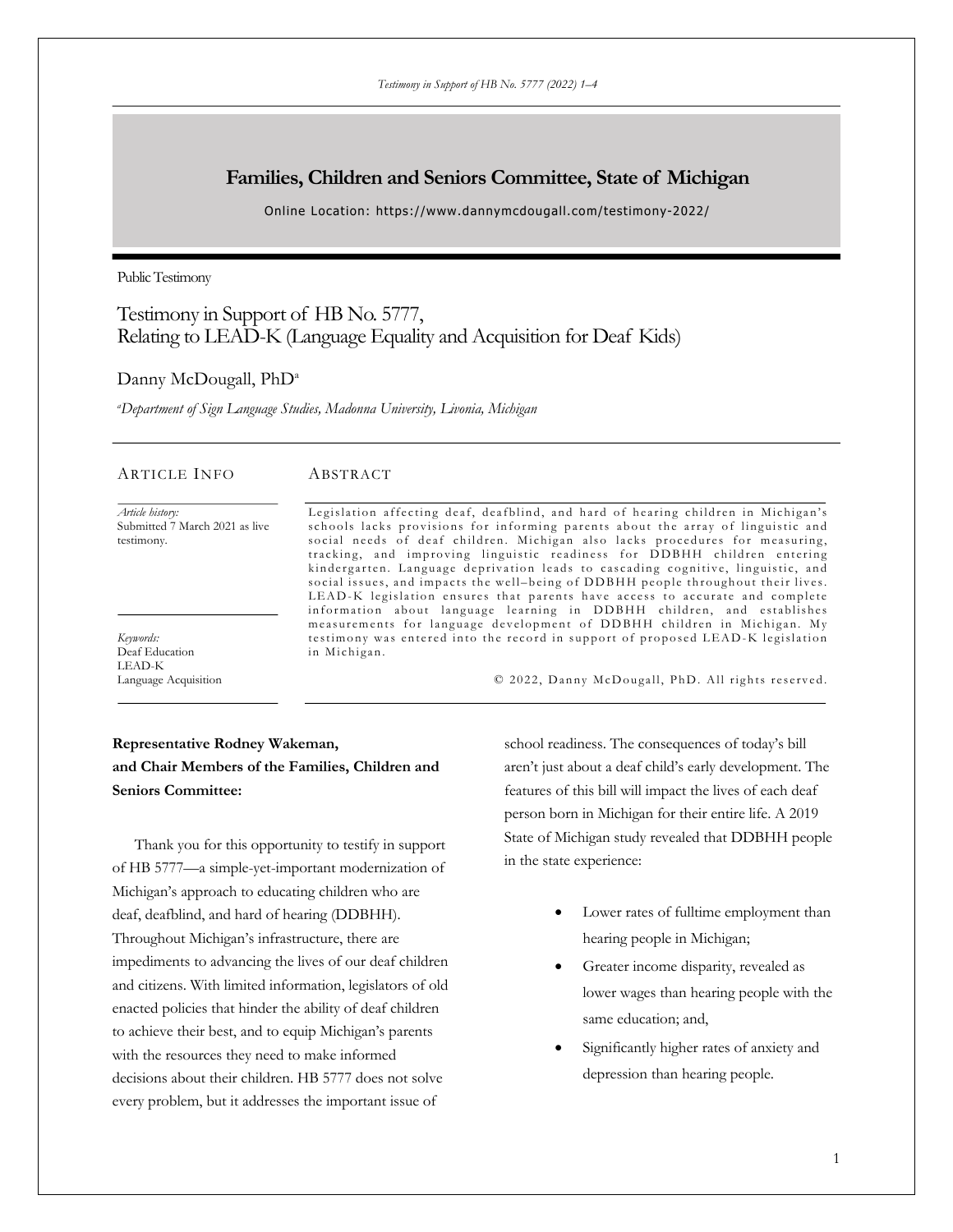As I speak with you today, Hollywood is in the midst of award season—wedged between the Screen Actors Guild Awards (the *SAGs*) and the Academy Awards (the *Oscars*). Universally, the film *CODA* has been lauded for its powerful representation of a deaf household with two deaf parents, one deaf son, and one hearing daughter. The film and its cast are riveting. Hearing audiences are taken with the deaf cast members and their use of American Sign Language (ASL) on screen and during their numerous award speeches and press briefings. Audiences are moved when Ruby, the sole hearing family member, uses ASL and English together in a performance of Joni Mitchell's classic song *Both Sides Now*. So much so, that the actress who portrays Ruby will perform the song at the upcoming BAFTA Awards (the British equivalent of the Oscars).

Reality for most deaf children is unlike the household that is celebrated in CODA. Most deaf children are born into hearing families that do not know sign language. Just a smattering of these hearing parents and family members will ever learn sign language. Instead, they will withhold sign language from their deaf child.

Why? These parents don't set out to hurt their deaf children. But, lacking appropriate resources when they learn their child is deaf, many parents succumb to the dated, un-founded claims of a brutal and inhumane educational approach that withholds sign language from deaf children in an attempt to force them to hear and to prioritize speech. Parents are told that sign language hinders speech (it does not), and they are pressured by a massive and lucrative industry to alter their child's bodies rather than pursue natural language.

We know that the impact on deaf children when language is withheld is devastating. Language deprivation has been proved to have cascading linguistic, social, and psychological effects on deaf

people—some of which are permanent. Here is what the science says:

- Deaf children are born with brains ready for language, and with cognition that is entirely intact.
- Deaf children need language they can access. A deaf infant with vision can access sign language immediately, by sight. A deaf infant who is blind can access sign language immediately, by touch. These are completely natural to the deaf child.
- Anything other than natural language causes language delay. Amplification, surgeries, and oralism methods are an attempt to alter the visual sensory orientation of a deaf child. These force a pause on natural language learning through visual means, until sufficient amplification and training can be achieved to attempt the onset of language learning by speech.
- American Sign Language and English are both languages. Anybody who claims ASL is not a language is outright lying to you. (If it seems odd that ASL doesn't have a written form, it may help to know that less than 10% of the world's languages do.)
- Sign language does not hinder English, nor does it hinder speech. Instead, ASL facilitates English and speech. The building blocks of English words and the building blocks of ASL signs register in the same place in the brain. This area is not specific to speech or signing. With sign language, the brain can be stimulated to begin building immediately—naturally. There is no reason to wait.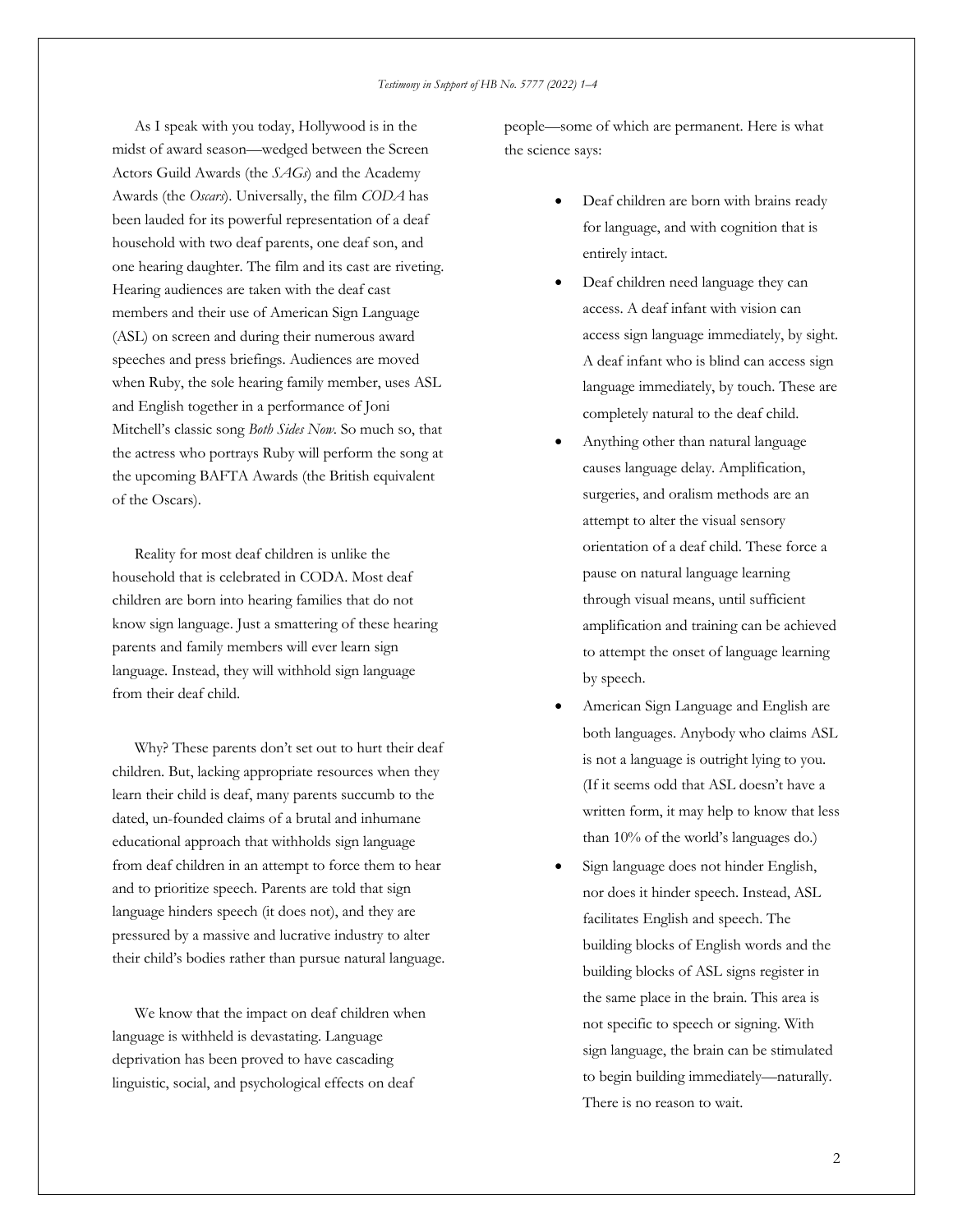I, too, have been guilty of taking a this-or-that approach to language and deaf children. An important insight into deaf lives can be seen in CODA—and in the real-life interactions the film's actors have with reporters and awards presenters. Even in a predominantly signing deaf family, deaf people are multi-lingual and multi-modal. In their day-to-day lives, CODA's Rossi Family mixes American Sign Language with English. Deaf people routinely live multilingual/multi-modal lives, a fact that is born out in language research.

And so, when we act as though education must choose between one language or another, we do not reflect the reality of deaf people's lives. Michigan's habit has been to ignore American Sign Language in the lives of deaf children. This is a bad habit based on old information and the cost is too great.

HB 5777 will be one important step toward bringing much needed change to legislation that impacts the lives of DDBHH children and their families. As the world celebrates the fictional Rossi family from the film CODA, let us not forget the important work we have left to do for the deaf, deafblind, and hard of hearing children of Michigan. It is time to stop looking at Michigan's deaf children through one lens or the other. It's time for us to see deaf children from *Both Sides*. *Now*.

Respectfully Submitted,

Danny McDougall, PhD Chair and Associate Professor Madonna University

### **References**

- Edwards, L., Figueras, B., Mellanby, J., & Langdon, D. (2011). Verbal and spatial analogical reasoning in deaf and hearing children: The role of grammar and vocabulary. *Journal of Deaf Studies and Deaf Education*, *16*, 189–197. https://doi.org/10.1093/deafed/enq051
- Edwards, L., Figueras, B., Mellanby, J., & Langdon, D. (2011). Verbal and spatial analogical reasoning in deaf and hearing children: The role of grammar and vocabulary. *Journal of Deaf Studies and Deaf Education*, *16*, 189–197. https://doi.org/10.1093/deafed/enq051
- Emmorey, K. (2002). *Language, cognition, and the brain: Insights from sign language research*. Lawrence Erlbaum Associates.
- Gulati, S. (2014). *Language Deprivation Syndrome* (p. 33). Brown University. http://youtu.be/8yy\_K6VtHJw
- Humphries, T., Kushalnagar, P., Mathur, G., Napoli, D. J., Padden, C., Rathmann, C., & Smith, S. R. (2012). Language acquisition for deaf children: Reducing the harms of zero tolerance to the use of alternative approaches. *Harm Reduction Journal*, *9*(1), 16. https://doi.org/10.1186/1477-7517-9-16
- Jasinska, K. K., & Petitto, L. a. (2013). How age of bilingual exposure can change the neural systems for language in the developing brain: a functional near infrared spectroscopy investigation of syntactic processing in monolingual and bilingual children. *Developmental Cognitive Neuroscience*, *6*, 87–101. https://doi.org/10.1016/j.dcn.2013.06.005